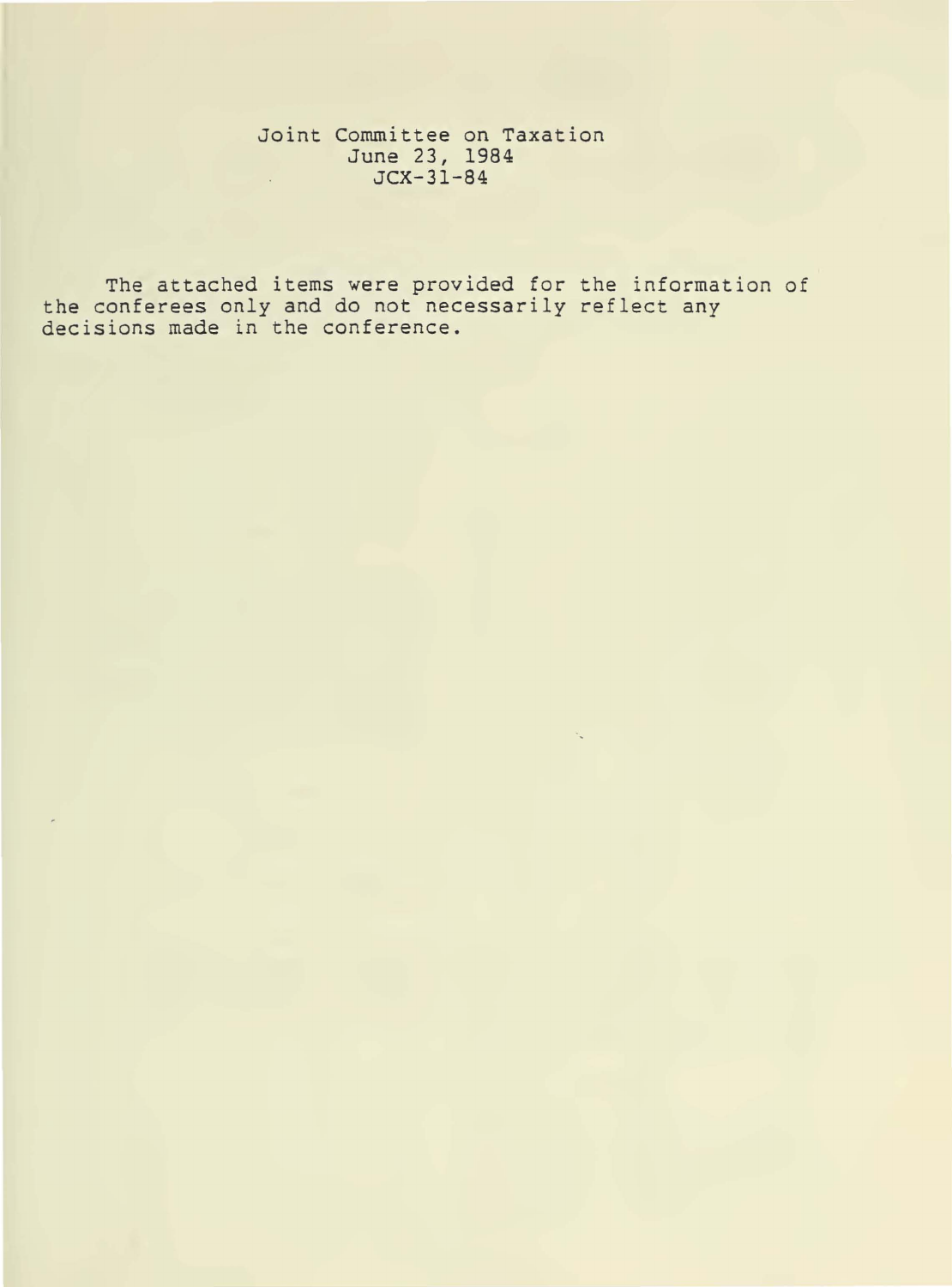## **possible House Offer on FSC**  June 23, 1984 04:25 AM

## **179. Foreign Sales**

**Corporations** (a) House recedes with amendments (i) to reduce the percentage of export income which will be exempt from tax, (ii) and to clarify that income of a controlled foreign corporation from loans to unrelated parties to finance the purchase of its related party's goods is Subpart F income subject to the separate foreign tax credit limitation for interest.

(b)(l) House recedes.

(b)(2) House recedes.

(b)(3) House recedes with amendment to retain the present law DISC requirement that a company have at least 50 percent of its income from exporting before income from managerial services provided to an unrelated party would be exempt.

(b)(4) House recedes.

(c) House recedes.

(d) House recedes with amendments:

(d)(l)(i) Exemption for combined taxable income method is 16 oercent of combined taxable income.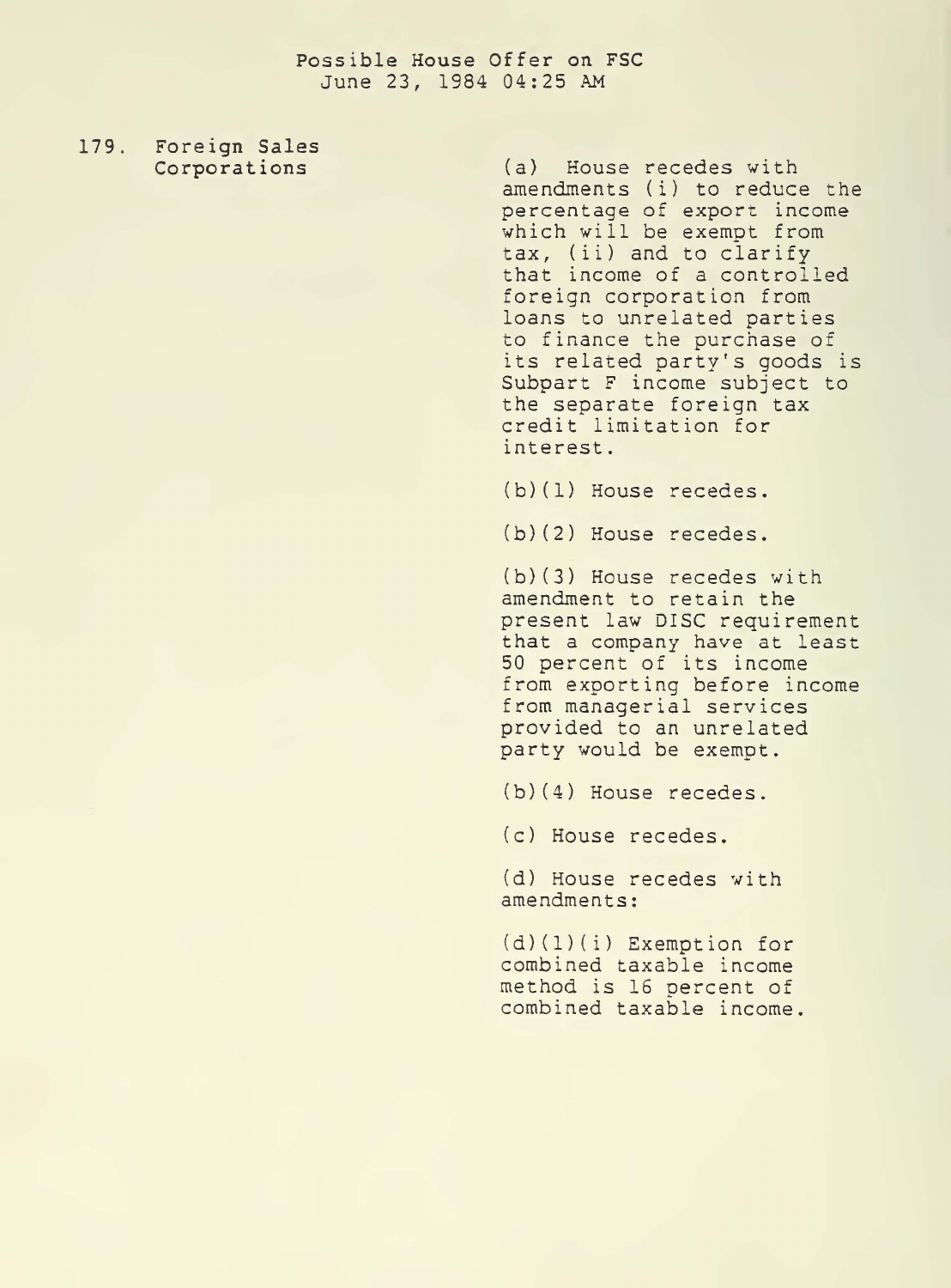(ii) Exemption for gross receipts method is 1.27 percent of gross receipts.

 $\mathcal{Z}% _{M_{1},M_{2}}^{\alpha,\beta}(\varepsilon)$ 

(iii) Exemption cannot exceed 32 percent of FSC income if taxpayer uses sec. 482 method.

(d)(2) House recedes.

(d)(3) No exemption is provided on 7 percent of FSC income.

(e) House recedes.

(f) House recedes with amendments:

(f)(l)(ii) An amendment will require tax records (including invoices) to be kept in an office in a country which is either a party to an exchange of information agreement with the United States or an income tax treaty partner (if the Treasury certifies that its exchange of information program under the treaty is satisfactory). The foreign country could not be a country that has a statute (or other stated policy) which denies the IRS access to the home office of the FSC for audit purposes.

(f)(5) An amendment will require any DISC established after Senate committee action to conform its taxable year to that of its majority shareholder.

(g) House recedes.

(h) Senate recedes, which deletes the rule that shifts the burden of proof to the IRS upon a taxpayer affidavit.